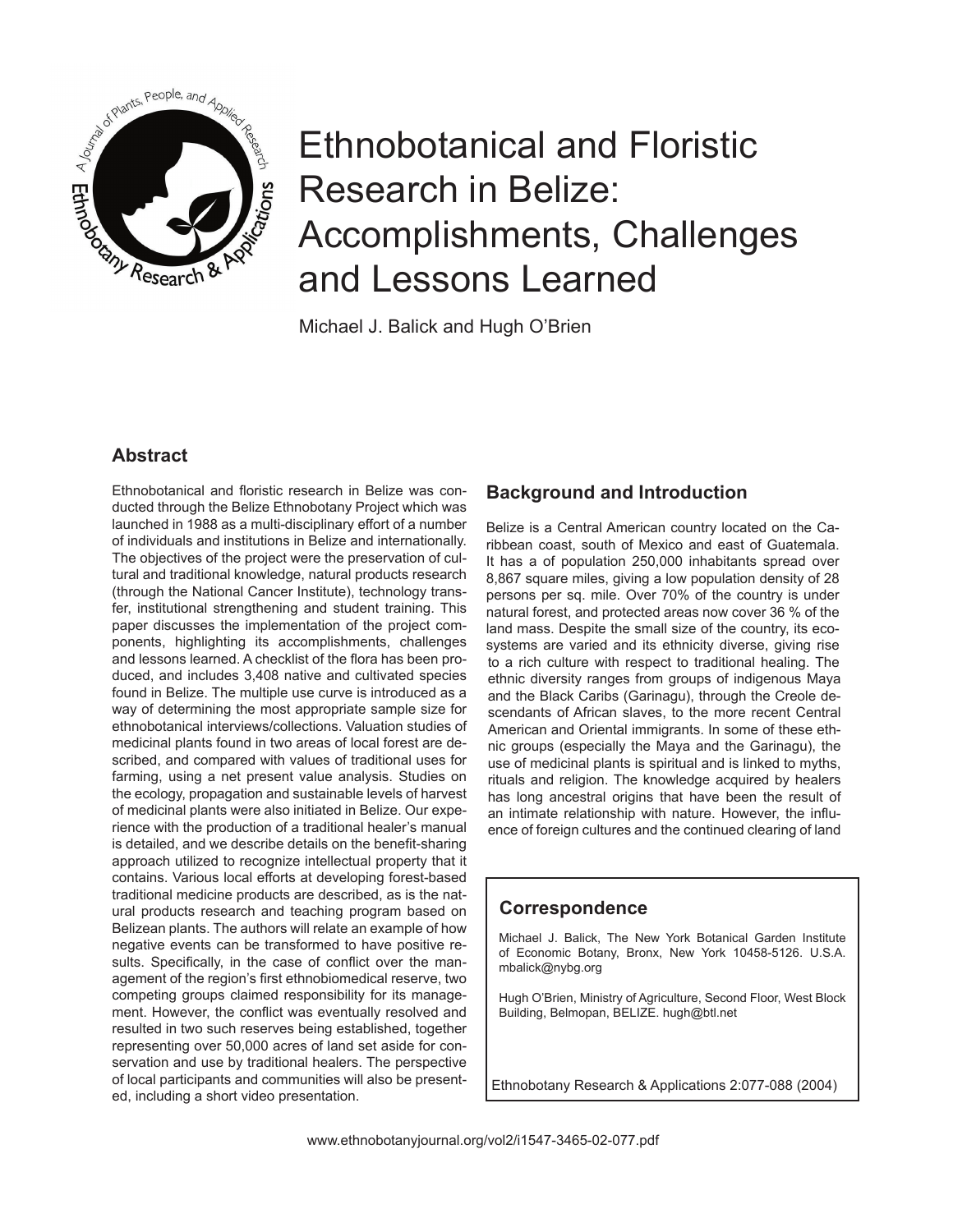for agriculture, industry and rural expansion are threatening these cultural and biological resources. Herb gatherers now claim that they have to travel longer and longer distances to obtain medicinal plants as the diversity and availability of medicinal plants are being destroyed. It is evident also that knowledge about the use of plants is itself in greater danger of extinction than the plants themselves.

It was against this backdrop that the Belize Ethnobotany Project was launched in 1988. The project has been a collaborative endeavor involving the Ix Chel Tropical Research Foundation, Belize Center for Environmental Studies, Faculty of Agriculture and Natural Resources of the University of Belize, Agriculture Research and Development Station in Central Farm, The Belize Zoo and Tropical Education Center, Belize Forestry Department, Belize Association of Traditional Healers, Traditional Healers Foundation of Belize, and the Institute of Economic Botany of The New York Botanical Garden. The most significant goal of the project was to conduct an inventory of the ethnobotanical diversity of Belize, a country with significant tracts of intact forest. The project carried out over 100 collection trips to various locales, and collected over 8,000 plant specimens by the end of 2000. The specimens have been deposited at the Faculty of Agriculture and Natural Resources of the University of Belize, the Belize Forestry Department Herbarium (BRH), as well The New York Botanical Garden (NY) and U.S. National Herbarium (US). The Belize Ethnobotany Project involved gathering of traditional knowledge provided by dozens of traditional healers and bushmasters of Mopan, Yucateca, and Kekchi Maya, Ladino, Garinagu, Creole, East Indian, and Mennonite descent. Another significant objective was to help increase respect for traditional knowledge and foster its teaching and use. Additionally, the project aimed at promoting conservation of knowledge and biodiversity, through various local initiatives including displays, seminars, post-secondary classes, youth camps, school competitions, field trips, and guest lectures. A major output of these local initiatives was the establishment of Terra Nova, one of the first reserves established in the world that is dedicated to the conservation of medicinal plants. This paper outlines other achievements of the project and highlights some outputs of the collaboration it has fostered.

#### **Threats to Medicinal Plant Diversity**

Up until the early 1980's, 93% of Belize was classified as 'forest land,' but land clearing for the expansion of agriculture (i.e. mostly corn and grains, citrus and pasture), land prospecting, and the expansion of rural and urban communities has contributed and continues to contribute to the reduction of forests. A recent study indicated that approximately 250,000 acres of forest was cut down during the two year period 1989-1991, giving an average annual deforestation rate of 2.3 %. Very little or no deforestation occurred on private reserves and protected areas but high rates of deforestation were reported on private land and leased national lands. Presently the exact estimate of forest cover is unclear but estimates are generally around 70%.

Land clearing for agricultural development has occurred mostly on the fertile plains found along streams and rivers. In most cases the 66 ft. buffer zone, which is legally required to be left intact, is also cleared, and this is threatening the survival of contribo (*Aristolochia tribolata* L.), which grows only in this habitat. The full effect of riverine deforestation on medicinal plants is unknown at this time, but it is likely to destroy the habitat of medicinal plants such as greenstick (*Eupatorium morifolium* Mill.), provision bark (*Pachira aquatica* Aubl.), fig (*Ficus radula* Willd.) and callawalla (*Phlebodium* decumanum (Willd.) J.Sm.).

Many trees that are used for medicinal purposes are also used for timber, and continued logging of natural stands has significantly reduced their populations. Mohogany (*Swietenia macrophylla* King), which is a high priced lumber, is harvested and exported raw or used locally for furniture making. Cedar (*Cedrela odorata* L.), balsam (*Myroxylon balsamum* L.) Billy Webb (*Acosmium panamense* (Benth.) Yakolev), copalchi (*Croton niveus* Jacq.) and sapodilla (*Manilkara zapota* L.), which are all used in local medicine, are also logged heavily.

In recent times, the use and trade of medicinal plants and their products have increased in Belize. Rainforest Rescue and Rainforest Remedies, two locally registered companies, prepare dried products, salves and herbal extracts for the local and tourist market, and export some of their products to the United States. Agape Herbs, another local company, is also active in selling packaged forms of medicinal plants on both the local and export market. More recently, Arum Ltd., a subsidiary of a US cosmetic company, succeeded in the development of cosmetic products using locally available backyard plants. A number of individuals, especially in the city and district towns, make their living by selling medicinal herbs. These activities have given rise to herb gathering as a way of life for some locals and since the trade is often restricted to few species, the pressure on natural supplies is increasing.

The increased demand for medicinal plants has resulted in some herb gatherers (especially those concerned only with economic gain) practicing unsustainable harvesting. In the Cayo district, at least 10 instances have been seen or reported where whole balsam (*M. balsamum*), billiweb (*A. panamensis*), and copalchi (*C. niveus*) trees of varying sizes have been found cut down to facilitate the harvesting (or stripping) of bark from the stems and branches. In other cases, especially for older trees, harvesting of the complete circumference of bark at chest height, has resulted in ring barking and the death of large mature trees.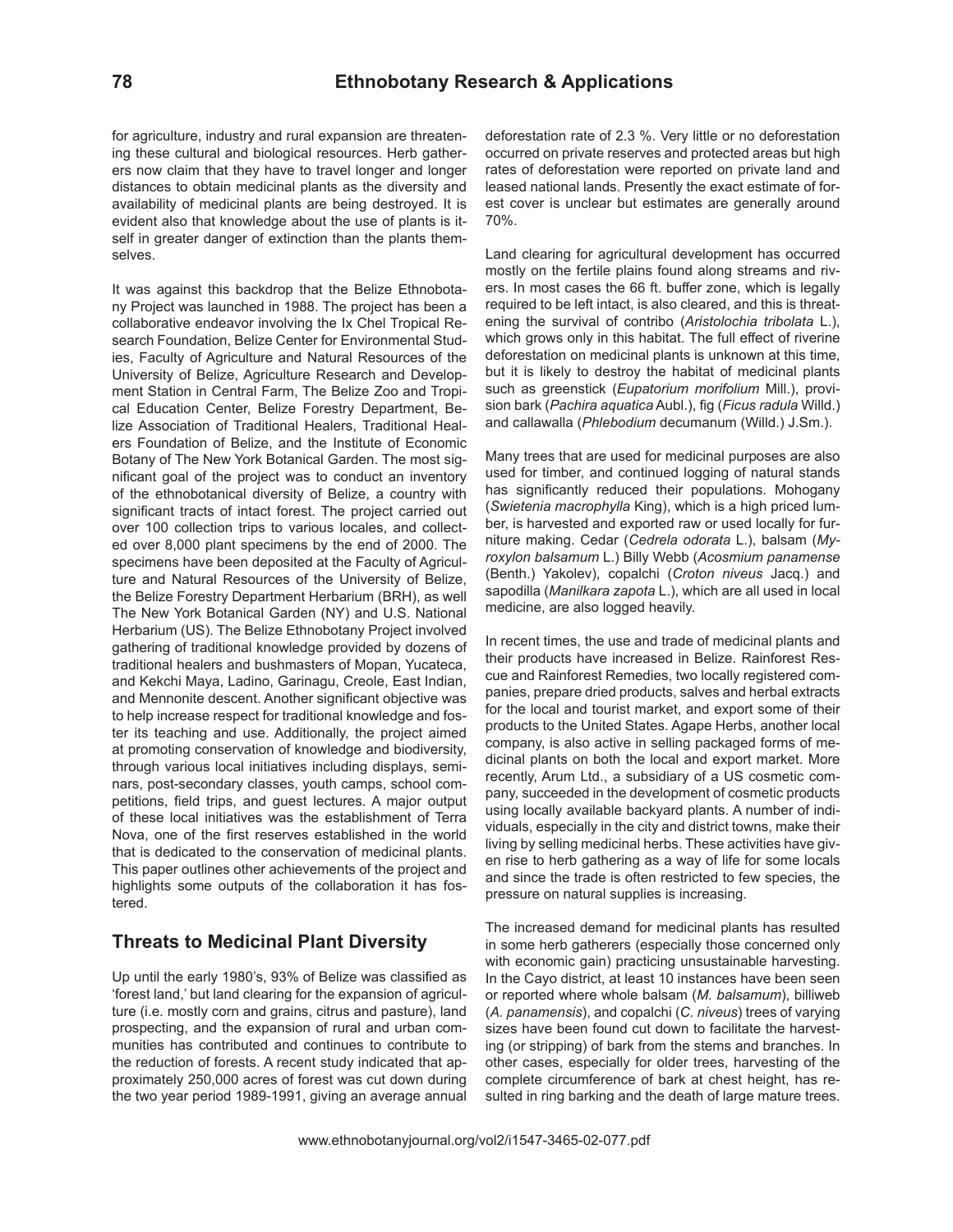Over-harvesting or inappropriate harvesting of medicinal shrubs and vines have also been noted in the field.

The reduction in the number of backyard and home gardens also reduces the availability of medicinal plants. These reductions are occurring in urban, and to a lesser extent, rural areas. As Belize continues to develop, this trend is expected to continue. Aloe vera (*Aloe vera* L.), tree of life (*Kalanchoe pinnata* (Lam) Pers.), lemon grass (*Cymbopogon citratus* (DC.) Stapf) and oregano (*Lippia graveoles* HBk.) are some common examples of medicinal plants that are being affected by this trend.

Very little research has been carried out on the habitat, diversity, growth and development of medicinal plants. As a result, information in these areas is lacking, making it difficult to assess the effect of human and other actions on this biodiversity. Knowledge on cultivation and sustainable harvesting techniques is also lacking and therefore any commercial use of these plants may put a strain on natural supplies. The program of ethnobotanical and floristic research in Belize was therefore considered a high priority in the conservation and use of medicinal plants.

## **Checklist of the Flora**

In order to properly understand the ethnobotany of a region, it is essential to have a listing of its flora, with accurate botanical names. In view of this, a project was initiated in 1989 to produce a checklist of the flora of Belize. This was published in December 2000. The checklist is an aggregate of what is known about the plants of Belize (listing 3408 species) and their importance to people. The checklist (Balick *et al*. 2000), encompasses all native

and naturalized vascular plants, including ferns, gymnosperms, and cultivated plants, and is the foundation for much future work on the Belizean flora. This work recognizes 1219 genera and 209 families in Belize. The largest family is the Fabaceae *sensu lato* with 295 species plus 8 subspecific taxa. The Orchidaceae is next, with 279 species, followed by Poaceae (248 spp.), Asteraceae (153 spp.), Cyperaceae (146 spp.), Rubiaceae (142 spp.), Euphorbiaceae (104 spp.), Melastomataceae (96 spp.) and Aspleniaceae (58 spp.). A total of 41 species in 24 families are endemic to Belize, comprising 1.2% of the flora. The taxonomic treatments are based on a thorough review of the literature, and the study and citation of approximately 17,000 specimens collected in Belize and examined at various herbaria, and includes the plants collected by the Belize Ethnobotany Project.

Each species entry (see below) includes the currently accepted Latin binomial with author. Synonyms are included when they have been applied in the literature of Belize or the region. Following the synonym are references used to support the nomenclature and occurrence in Belize. Common names (Nv.) used in Belize are reported next. The common names are in English, Spanish, and Maya, when known. Local and regional uses are reported from the literature and our fieldwork, and divided into nineteen broadly defined categories, including medicinal uses, food, ornamental uses, poison, and product (a catchall term for any use from a child's toy to a household implement). The growth form of each plant is also reported (e.g. erect shrub, small tree, climbing vine, creeping herb). The last entry, vouchers, are specimens collected in Belize and deposited in herbaria. A sample species entry is as follows:

**Solanum nudum** Dunal –Syn: *Solanum antillarum* O.E. Schultz-- **Ref**: FG 10:131. 1974. **Local Use**: PRD, MED, POIS. **Regional Use**: MED. **Nv**: diaper wash, lava paeal, lava pañal, maya washing soap, nightshade, sak-kol, yierba de barrer. **Habi**t: Shrub. **Voucher**: Arvigo 46, 503, 799; Atha 1021, 1334; Balick 1737,2530,2720,3102; Bartlett 12962; Brokaw 31,368a; Dwyer 10802a; Gentle 2531,4767,6627, 6646,8752; Lentz 2381; Lundell 435,469; McDaniel 14339; Peck 808; Ramamoorthy 3022 MEXU!; Ratter 4579, 4593; Schipp 312,429,959; Warrior 1862.

## **The Concept of the Multiple Use Curve**

Essential to understanding the ethnobotany of a country is obtaining the confidence that the entirety of knowledge surrounding each plant has been collected. Establishing this confidence is dependent not only on interviewing as many individuals as possible, but on interviewing people from as many ethnic groups and regions within the country as possible. We have placed priority into obtaining as many "collections" of ethnobotanical data from Belizean peoples as possible. For one group of plants, we obtained

143 interviews from individuals from four regions and five ethnic groups in Belize about their knowledge of fourteen widespread medicinal plants. Using this, we could attempt to answer the question that ethnobotanists must constantly face -- how many collections/interviews are sufficient to give the researcher an idea of the totality of a plant's uses in a particular area. In order to avoid problems often encountered by outside interviewers in foreign countries, Belizean nationals not only conducted all the interviews, but also aided in their conception and design.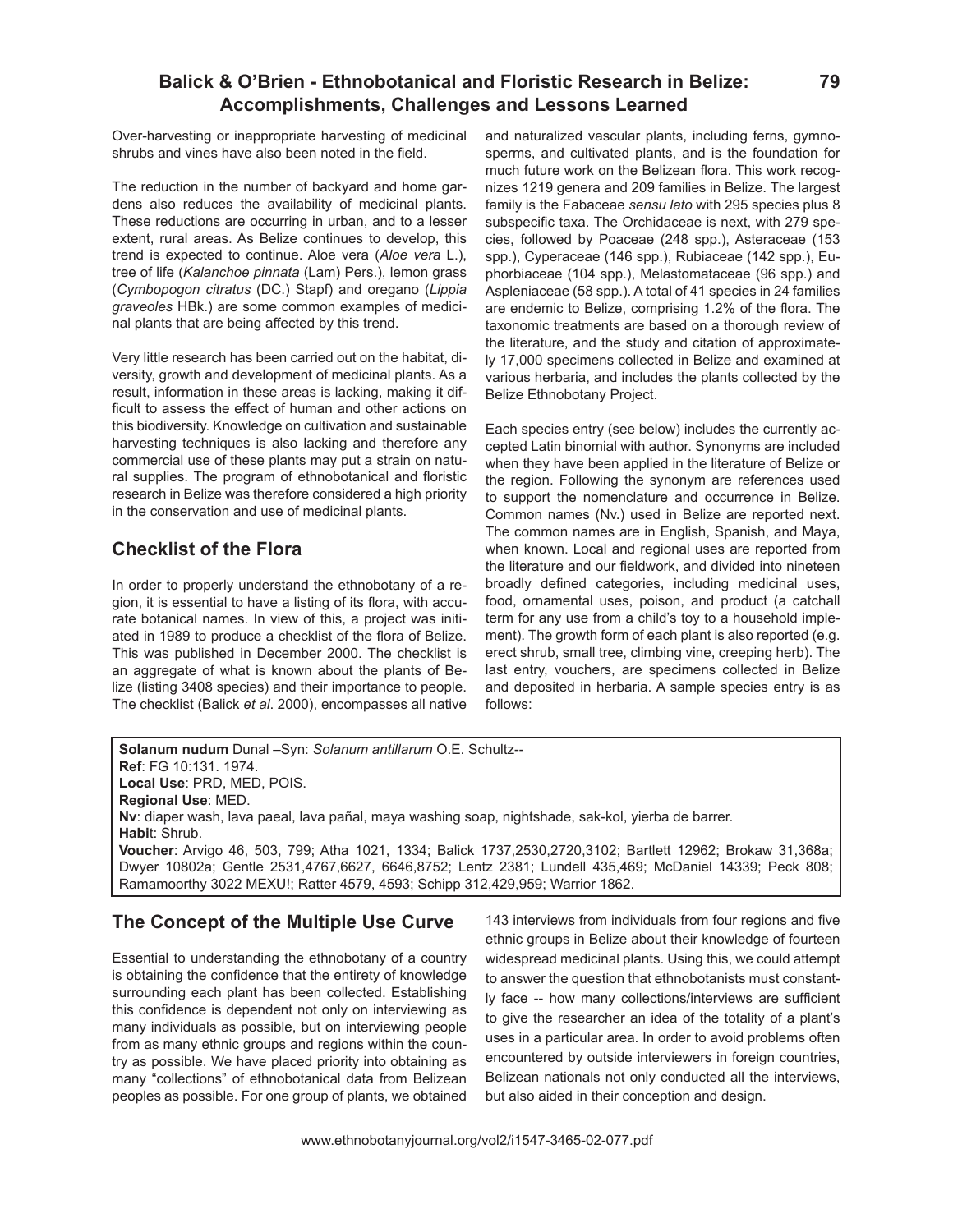To interpret and categorize the information, we have used the standards of ethnobotanical collections as established by Royal Botanic Garden, Kew. Kew's standards separate medicinal uses and treatments into twenty-four categories such as "Circulatory System Disorders", "Nutritional Disorders", etc (Table 1). In using these categories, we have been able to establish, in this particular case, not only the totality of how medicinal plants are used, but how many interviews are necessary to capture that knowledge.

| <b>Table 1.</b> Categories* of Medicinal Uses of Plants. |                                             |  |  |  |
|----------------------------------------------------------|---------------------------------------------|--|--|--|
| 1:                                                       | <b>Unspecified Medicinal Disorders</b>      |  |  |  |
| 2:                                                       | Ahnormalities                               |  |  |  |
| 3:                                                       | <b>Blood System Disorders</b>               |  |  |  |
| 4:                                                       | <b>Circulatory System Disorders</b>         |  |  |  |
| 5:                                                       | Digestive System Disorders                  |  |  |  |
| 6:                                                       | <b>Endocrine System Disorders</b>           |  |  |  |
| 7:                                                       | <b>Genitourinary System Disorders</b>       |  |  |  |
| 8:                                                       | <b>III-Defined Symptoms</b>                 |  |  |  |
| 9:                                                       | Immune System Disorders                     |  |  |  |
| 10:                                                      | Infections/Infestations                     |  |  |  |
| 11:                                                      | Inflammation                                |  |  |  |
| 12:                                                      | <b>Injuries</b>                             |  |  |  |
| 13:                                                      | <b>Mental Disorders</b>                     |  |  |  |
| 14:                                                      | Metabolic System Disorders                  |  |  |  |
| 15:                                                      | Muscular-Skeletal System Disorders          |  |  |  |
| 16:                                                      | Neoplasms                                   |  |  |  |
| 17:                                                      | Nervous System Disorders                    |  |  |  |
| 18:                                                      | <b>Nutritional Disorders</b>                |  |  |  |
| 19:                                                      | Pain                                        |  |  |  |
| 20:                                                      | Poisonings                                  |  |  |  |
| 21:                                                      | Pregnancy/Birth/Puerperium Disorders        |  |  |  |
| 22:                                                      | <b>Respiratory System Disorders</b>         |  |  |  |
| 23:                                                      | <b>Sensory System Disorders</b>             |  |  |  |
| 24:                                                      | Skin/Subcutaneous Cellular Tissue Disorders |  |  |  |
| *Categories adopted from Cook 1995                       |                                             |  |  |  |

In attempting to describe the necessary number of interviews necessary, we have applied the concept of a species-area curve to ethnobotanical collection. The speciesarea curve is used in ecological surveys as a method of estimating what area of forest must be inventoried before all species in that forest type have been located (Figure 1). We use the same concept to describe the rate at which ethnobotanical data is collected, going on the assumption that once asymptote of the graph has been reached, little information remains undiscovered (Figure 2). As is demonstrated by Figure 2, it is not uncommon to find new information about a plant's uses after as many as one hundred interviews. This graph compares the rates at which the knowledge surrounding three species of medicinally useful plants was discovered. The graph shows that we can be confident that we have effectively captured all the manners in which *Vitex gaumeri* Greenm. is used within **t**he area. *Ruta chalapensis* L., as a new use is described

at the one hundred and fortieth interview, demonstrates the importance of a large sample size. In addition, the slope of the *Bursera simaruba* (L.) Sarg. line leads us to believe more interviews are necessary for a complete description of its uses.

## **Valuation Studies**

A great deal of attention has been given recently to the value of non-timber forest products in the tropical forest. One method of ascertaining this value is to inventory a clearly defined area and estimate the economic value of the species found there. Peters *et al*. (1989) were the first to elucidate the commercial value of non-timber forest products found within a hectare of forest in the Peruvian Amazon. This study did not include medicinal plants in their inventory, and, at the suggestion of the authors, this aspect was evaluated in Belize. From two separate plots, a 30 and 50-year-old forest respectively, a total biomass of 308.6 and 1433.6 kilograms (dry weight) of medicines whose value could be judged by local market forces was collected. Local herbal pharmacists and healers purchase and process medicinal plants from herb gatherers and small farmers at an average price of U.S. \$2.80/ kilogram. Multiplying the quantity of medicine found per hectare above by this price suggests that harvesting the medicinal plants from a hectare would yield the collector between \$864 and \$4014 of gross revenue. Subtracting the costs required to harvest, process and ship the plants, the net revenue from clearing a hectare was calculated to be \$564 and \$3054 on each of the two plots. Details of the study can be found in the original article (Balick and Mendelsohn, 1992). The lists of plants and their uses are presented in Tables 2 & 3. Not enough information is available to understand the life cycles and regeneration time needed for each species, therefore, we cannot comment on the frequency and extent of collection involved in sustainable harvest. However, assuming the current age of the forest in each plot as a rotation length, we calculated an estimate of the present value of harvesting plants sustainably into the future using the standard Faustman formula: V=R/(1 -e-rt), where R is the net revenue from a single harvest and r is the real interest rate; t is the length of the rotation in years. Given a 30-year rotation in plot 1 suggests that the present value of medicine is \$726 per hectare. Making a similar calculation for plot 2, with a 50 year rotation, yielded a present value of \$3,327 per hectare. These calculations assume a 5% interest rate.

These estimates of the value of using tropical forests for the harvest of medicinal plants compared favorably with alternative land uses in the region such as milpa (corn, bean and squash cultivation) in Guatemalan rain forest, which yielded \$288 per hectare. We also identified commercial products such as allspice, copal, chicle, and construction materials in the plots that could be harvested and added to their total value. Thus, this study suggested that protection of at least some areas of rain forest as ex-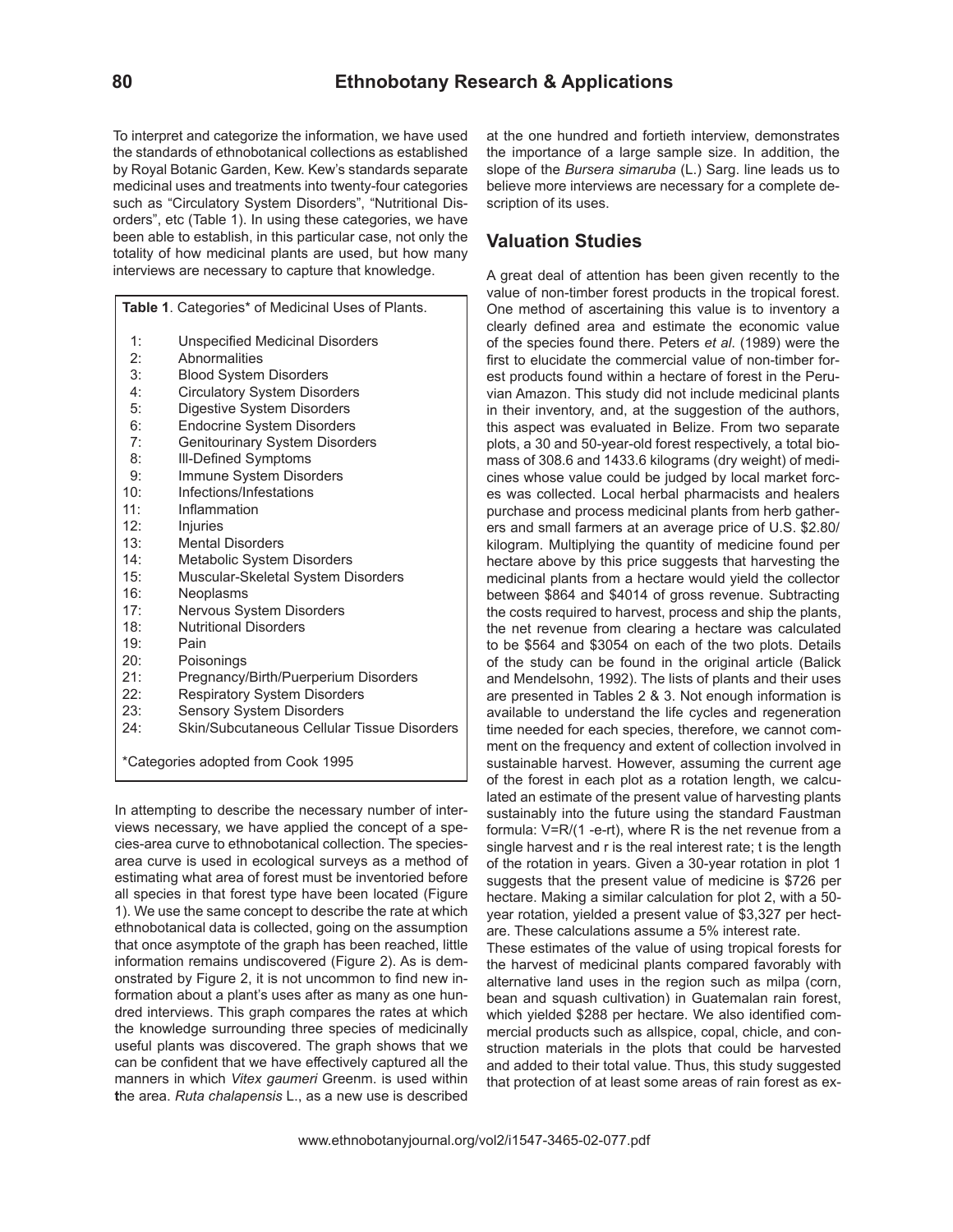**Figure 1**. A species area curve for the Terra Nova reserve showing the diversity of species in measured quadrants.



**Figure 2**. A multiple use curve showing the increasing number of medicinal uses learned with increasing numbers of interviews/collections of three commonly known plant species.



www.ethnobotanyjournal.org/vol2/i1547-3465-02-077.pdf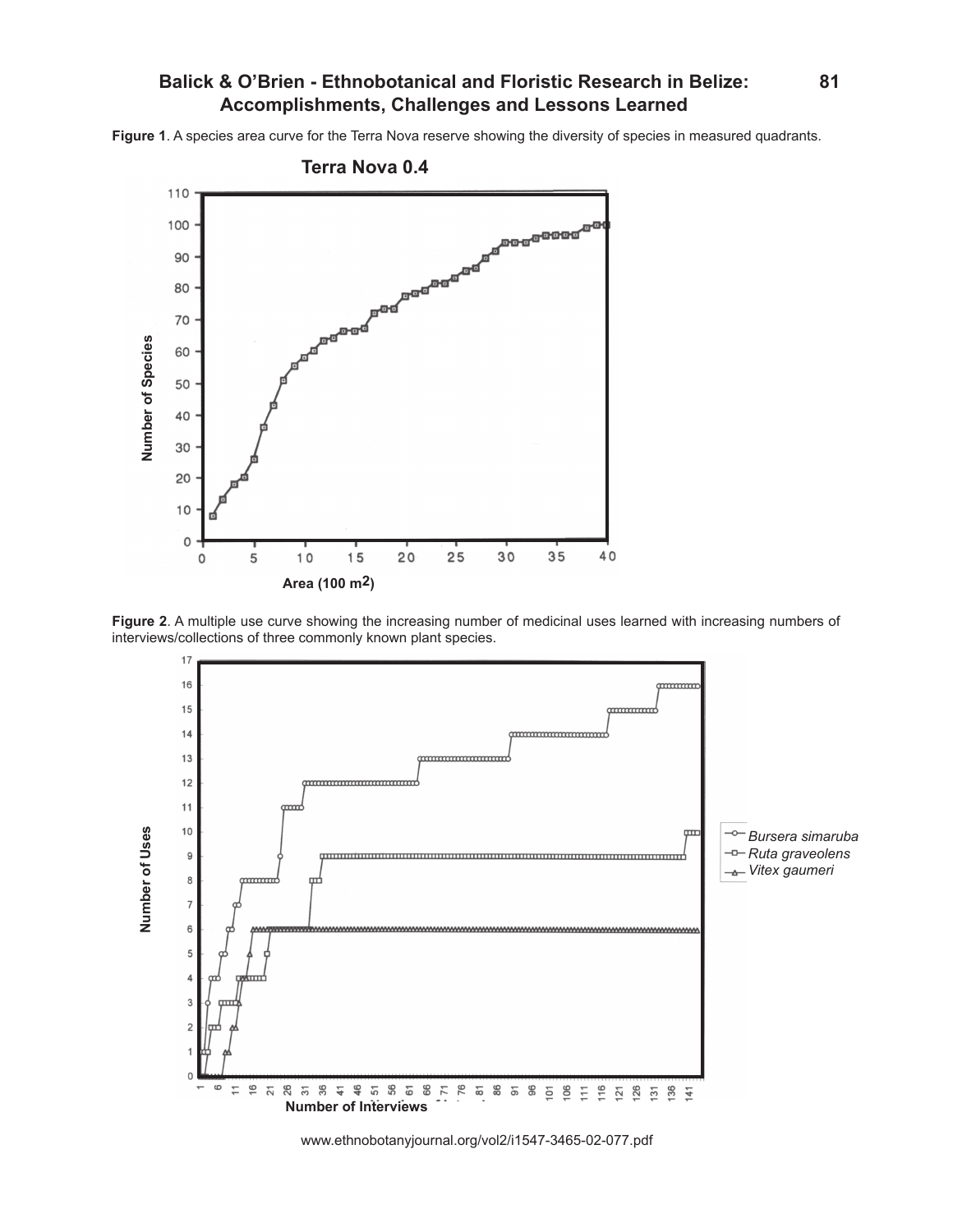tractive reserves from medicinal plants appears to be economically justified. It seems that a periodic harvest strategy is a realistic and sustainable method of utilizing the forest. Based on our evaluation of the forest similar to the second plot analyzed, it would appear that one could harvest and clear one hectare per year indefinitely, assuming that all of the species found in each plot would regenerate at similar rates. More than likely, however, some species such as *Bursera simaruba* would become more dominant in the ecosystem while others, such as *Dioscorea*  could become rare. This is, in part, due to the biology of the individual species. As an aggressive tree species that propagates quite easily from stem cuttings, the number of individuals of *B. simaruba* in a disturbed setting will probably increase. The harvest of *Dioscorea* involves removal of the large tuberous root, thus ensuring the death of the plant, and it does not appear to be easily propagated upon root division, nor will it survive in a cleared, exposed patch of forest or field as easily as will *B. simaruba*.

The analysis used in this study is based on current market data. The estimates of the worth of the forest could change based on local market forces. For example, if knowledge about tropical herbal medicines becomes even more widespread and their collection increases, prices for specific medicines would fall. Similarly, if more consumers became aware of the potential of some of these medicines or if the cost of commercially produced pharmaceuticals becomes too great, demand for herbal medicines could increase, substantially driving up prices. Finally, destruction of the tropical forest habitats of many of these important plants would increase their scarcity, driving up local prices. This scenario has already been observed in Belize with some species. It seems that the value of tropical forest for the harvest of non-timber forest products will increase relative to other land uses over time, as these forests become scarcer.

**Table 2**. Medicinal Plants Harvested From a 30-Year Old Valley Forest Plot (No. 1) in Cayo, Belize.

| <b>Common Name</b>  | <b>Scientific Name</b>                    | $Use*$                                                                                                                                                                |  |  |  |
|---------------------|-------------------------------------------|-----------------------------------------------------------------------------------------------------------------------------------------------------------------------|--|--|--|
| <b>Bejuco Verde</b> | Agonandra racemosa<br>(DC.) Standl.       | Sedative, laxative, "gastritis," analgesic.                                                                                                                           |  |  |  |
| Calawalla           | Phlebodium decumanum<br>(Willd.) J. Smith | Ulcers, pain, "gastritis," chronic indigestion, high blood pressure,<br>"cancer".                                                                                     |  |  |  |
| China Root          | Smilax lanceolata L.                      | Blood tonic, fatigue, "anemia," acid stomach, rheumatism, skin<br>conditions.                                                                                         |  |  |  |
| Cocomecca           | Dioscorea sp                              | Urinary tract ailments, bladder infection, stoppage of urine, kidney<br>sluggishness and malfunction, to loosen mucus in coughs and colds,<br>febrifuge, blood tonic. |  |  |  |
| Contribo            | Aristolochia trilobata L.                 | Flu, colds, constipation, fevers, stomach ache, indigestion, "gastritis,"<br>parasites.                                                                               |  |  |  |

\*Uses listed are based on disease concepts recognized in Belize, primarily of Maya origin, that may or may not have equivalent states in Western medicine. For example, kidney sluggishness is not a condition commonly recognized by Western-trained physicians, but is a common complaint among people in this region.

| <b>Common Name</b> | <b>Scientific Name</b>           | Use*                                                                                                                                                                  |  |  |  |
|--------------------|----------------------------------|-----------------------------------------------------------------------------------------------------------------------------------------------------------------------|--|--|--|
| <b>Negrito</b>     | Simarouba glauca DC.             | Dysentery & diarrhea, dysmenorrhea, skin conditions, stomach and<br>bowel tonic.                                                                                      |  |  |  |
| <b>Gumbolimbo</b>  | Bursera simaruba<br>$(L.)$ Sarg. | Antipruritic, stomach cramps, kidney infections, diuretic.                                                                                                            |  |  |  |
| China root         | Smilax lanceolata L.             | Blood tonic, fatique, "anemia," acid stomach, rheumatism, skin<br>conditions.                                                                                         |  |  |  |
| Cocomecca          | Dioscorea sp.                    | Urinary tract ailments, bladder infection, stoppage of urine, kidney<br>sluggishness and malfunction, to loosen mucus in coughs and<br>colds, febrifuge, blood tonic. |  |  |  |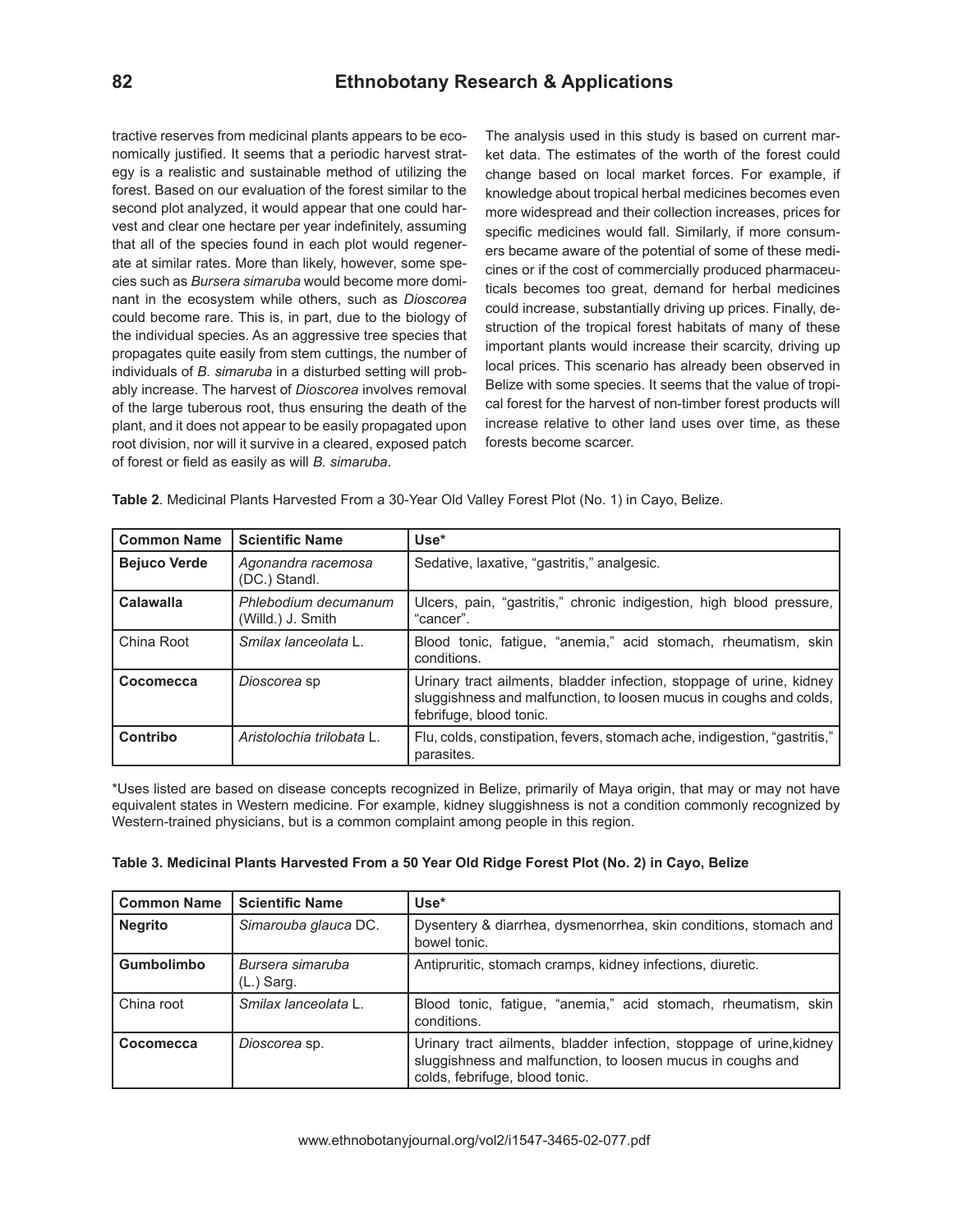## **Rainforest Remedies: A Traditional Healer's Manual**

One of the early requests received from the traditional healers was that the project prepare a semi-technical book on the uses of Belizean plants in traditional medicine, that could be used by local people for their health care and in teaching their children. The result was *Rainforest Remedies: 100 Healing Herbs of Belize*, co-authored by Rosita Arvigo and Michael Balick, with line art by Laura Evans. The book contains sections on the common and scientific names, plant family, a simple botanical description, and information on habitat, traditional uses, and research results. Included in the latter category is information on clinical trials that might have been undertaken as well as any contraindications (cautions) known for the use of this particular plant medicine. The book was published by Lotus Press, Twin Lakes, Wisconsin, and distributed in the United States as well as Belize. A portion of the sales price of each book has been donated to a traditional healer's fund established by the Ix Chel Tropical Research Foundation and The New York Botanical Garden, and has benefited the healers who collaborated with the authors on this book. Proceeds are distributed twice yearly, in July and December, through the "Traditional Healers Foundation". The total value distributed as of 2000 was over \$20,000. The manual has gained widespread acceptance amongst people in Belize interested in traditional healing, as well as tourists looking for information on the use of local plants in medicine. A second edition of *Rainforest Remedies* was published in 1997. A summary of the program, and how the individual healers used their royalty payments, is presented in Johnson (1998).

## **Natural Products Studies**

Initial studies in Belize were sponsored by the collection contract received from The National Cancer Institute (NCI). During the ten year span of two contracts with the NCI, thousands of bulk samples of plants were collected, under the supervision of various local government agencies, for study by the NCI. Data on initial screening results were returned to these agencies, given to the individuals who collaborated in the collections, and discussed during various traditional healers meetings and seminars offered in Belize. While a number of samples had interesting initial activity, no samples screened to date have been selected for further study by the NCI research team (Gordon Cragg, personal communication).

Other collaborations with natural product chemists have taken place during this period, based on plant materials collected in Belize. One interesting example is found in Glinski *et al*. (1995). After discussing the interest in identifying bioactive compounds with healer Don Elijio Panti, he suggested a group of plants for testing in various screens by the Glinski group. One of these, *Psychotria acuminata*,

Benth. was identified as a source of phenophorbide a, a green pigment that inactivates cell surface receptors. According to the paper (Glinski *et. al*. 1995), "our investigations suggest that the inactivation of cell surface receptors contributes not only to the antitumor effect of PDT [photodynamic therapy], but also to the systematic immunosuppression, a serious side effect of PDT." It was found that an extract of this plant inhibited cytokinine and monoclonal antibody binding to cell surfaces, and this was attributed to the presence of phenophorbide a and pryophenophorbide a. This discovery was a contribution to the corpus of scientific literature about plant natural products chemistry and bioactivity—it was not focused on the development of a new drug. What is interesting and important to note however, is that Don Elijio Panti was a co-author of this paper, published in *Photochemistry and Photobiology*, recognizing, in the judgement of the research team, that his discovery and utilization of the plant for many decades constituted a crucial and significant intellectual contribution to this paper. This is the standard that we, and, increasingly more of our scientific colleagues, have attempted to adhere to in our ethnobiological studies.

# **Ecological and Propagation Studies**

Medicinal plants in the wild have been nurtured and preserved by herb gatherers and traditional healers for many generations under an informal set of rules. However, as the demand for medicinal plants and their products increase, the pressure on wild populations intensifies. Assessing the ecological conditions under which medicinal plants grow and researching appropriate propagation methods and harvesting techniques while empowering commercial herb gatherers with these techniques is considered necessary to promote the sustainable harvest and possible cultivation of medicinal plants.

During the period 1992 to 1995, a series of field visits were conducted to observe the growing conditions and obtain planting material for propagation studies of selected medicinal plants. The plants studied were selected based on: common use and effectiveness as traditional medicine; habitat destruction or over-harvesting; commercial value in local markets; and potential for introduction as a cash crop in Belize. The outputs of studies on two such plants and a summary of the propagation results of others are hereby presented.

Contribo (*Aristolochia trilobata* L.), a trailing and twining herbaceous vine, grows mostly along the cool banks of rivers and streams. Although the main branches of the plant are found below the canopy, most of its vines trail the upper branches of the surrounding trees. Thickets are generally preferred for growth as they make available a network of branches and vines for the plant to trail on. Direct sunlight scorches the leaves of new plants indicating that there is little tolerance to direct sunlight. The plant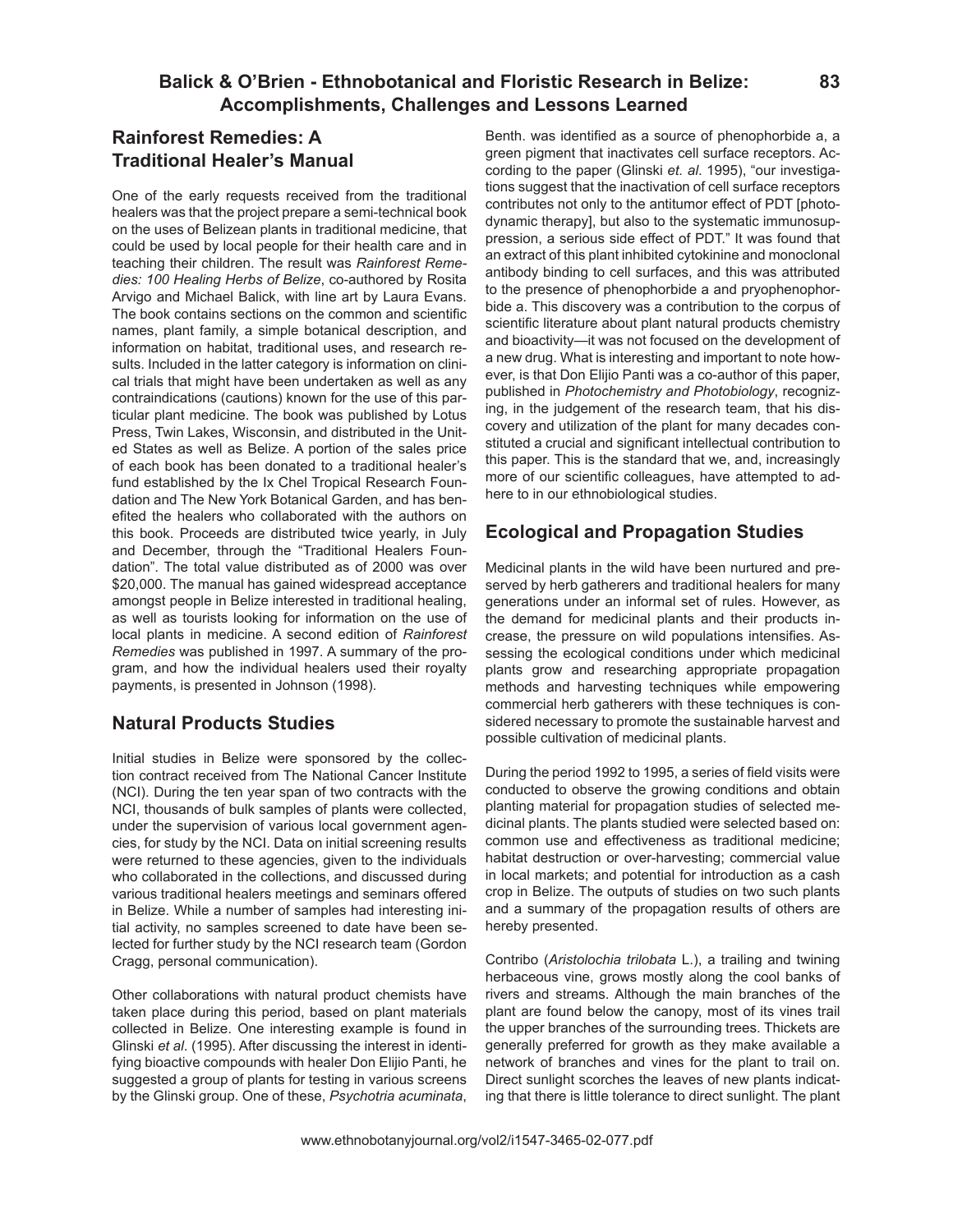was noted to flower and produce seeds around between March and April each year. The appearance of adventitious roots on nodes that trailed on the ground gave an early indication of the possible of propagation by cuttings.

Nursery experiments confirmed that *A. trilobata* can be propagated by cuttings. Under average nursery conditions, cuttings that were greater than 6 mm in diameter gave establishment rates of 85-100 % while cuttings that were less than 3 mm in diameter had establishment rates of less than 50 %. Under the nursery conditions that prevailed, the use of rooting hormone did not have any effect on the establishment rates of the cuttings. It was also noted that cuttings that were 6 mm or more in diameter grew much faster and gave stronger plants even though bud burst took longer.

Based on the observations during the study period, the following constraints to the cultivation of *A. trilobata* were identified:

- A caterpillar identified as *Battus polydamas polydamas* 1. was observed on young *A. trilobata* plants in the nursery as well as on plants in the forest. In Belize, the caterpillar has not been reported as a pest on any other plant and as such was not previously recorded as a pest. On more than one occasions, this caterpillar was responsible for completely defoliating *A. trilobata* seedlings in the nursery.
- *A. trilobata* preference for riverside type soils can seri-*2.* ously restrict its potential for commercialization. These soils are not extensive in Belize and most of them are already under grain production, citrus cultivation or pastures.

Gumbolimbo (*Bursera simaruba* (L.) Sarg.) appeared to be tolerant to a wide range of environmental conditions. It was found growing in clear open areas exposed to 100 % sunlight as well as among trees in the high forest. The soils on which it was found varied from deep heavy clays to shallow steep slopes. Hilly and rocky limestone landscapes were noted to support luxuriant growth of *B. simaruba* despite their shallow topsoils and the presence of hard limestone bedrocks very near the soil surface. Generally, once the internal drainage of the soil is good, the growth of the *B. simaruba* plant would be supported.

Local livestock farmers from time to time use *B. simaruba* for fenceposts by cutting fencepost-sized branches and planting them directly in the field during dry periods. However, *B. simaruba* cuttings were difficult to propagate when young tips and branches were used even if rooting hormone was used as a stimulant. Establishment rates were very low, ie. between 28 - 36% for cuttings less than 3 mm in diameter and in most cases, sprouting did not occur until after 2 - 3 months of setting the cuttings. In most of the cuttings that did not sprout, the below ground part rotted, and laboratory analysis indicated that the stem rot was caused by anthracnose (*Colletotrichum gleosporioides*). This infection was also confirmed on thick fence-post sized cuttings that did not establish in the field. It is apparent therefore why local livestock farmers planted the *B. simaruba* cuttings during the dry season instead of during the wet season when the chance of anthracnose infections increases under wet soil conditions.

Further information on the germination rates of seeds and establishment rates of cuttings for various medicinal plants is presented in Table 4. The results obtained from these experiments are considered valuable as the cultivation of medicinal plants is encouraged as a means of supply. Cultivation is better than collecting from wild populations especially for species that are rare, endangered or over-exploited. Cultivation also has pharmaceutical advantage as cultivated plants can be genetically improved, variations in composition can be minimized and higher yields can be obtained with improved agronomic practices. Large scale cultivation, though, may promote monocultures, increase the use of agrochemicals, and reduce the genetic diversity of species. As a result, it is recommended that cultivation should be promoted under mixed cropping or agroforestry systems.

#### **Terra Nova - An Ethnobiomedical Forest Reserve**

In June 1993 the Government of Belize designated a 6,000 acre parcel of tropical forest as a forest reserve, for the purpose of providing a source of native plants used locally in traditional medicine. This forest is rich in medicinally important plant species, as well as serving as a wildlife corridor joining nearby conservation reserves. The initial philosophy behind the development of this forest reserve was to serve the following:

- **In-situ conservation of medicinal plants to complement the activities of traditional healers**; this would include identification and labeling of medicinal plants, rescuing plants threatened by forest clearing elsewhere and transplanting them at Terra Nova, and regulating the harvesting of medicinal plants in line with sustainable practices. **•**
- **Support ethnobotanical research and training**: research on ecology, growth and development, sustainable harvesting methods, value of the forest resource, cataloguing of economically important plants, determination of active principles, and conducting training and youth camps. **•**
- **Ecotourism**: with proper facilities and infrastructure Terra Nova would eventually be used for eco-trails, nature walks, guided tours, seminars and workshops. This would create a synergistic effect translating into economic return for the surrounding community as well as for Terra Nova. **•**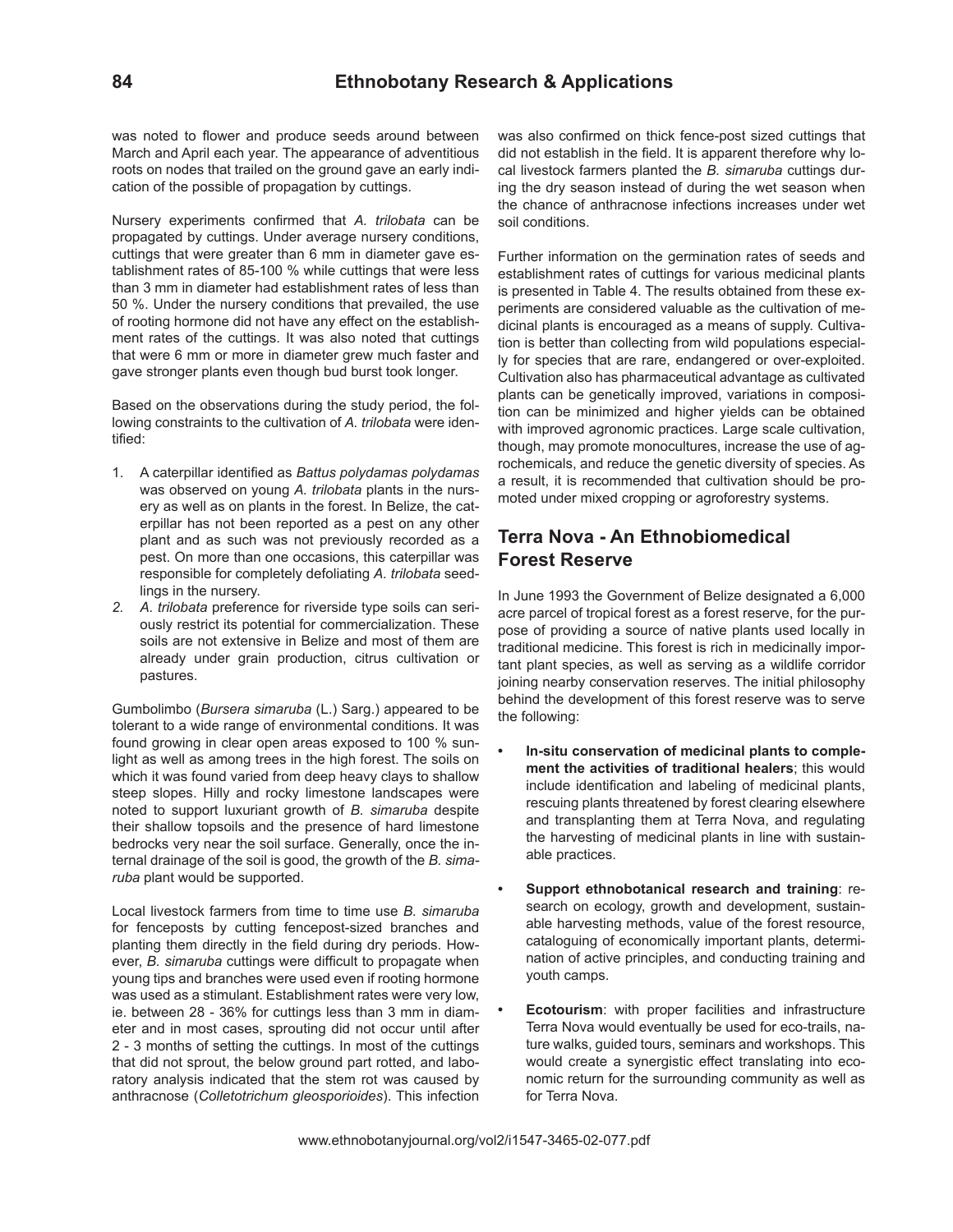| Plant                      | No. of Seeds per<br><b>Cuttings Set</b> | No. of Seeds<br>per Cuttings<br><b>Established</b> | Average No.<br>of Days to<br><b>Germination</b> | % Germination<br>per<br><b>Establishment</b> |
|----------------------------|-----------------------------------------|----------------------------------------------------|-------------------------------------------------|----------------------------------------------|
| <b>Cuttings Set</b>        |                                         |                                                    |                                                 |                                              |
| Aristolochia trilobata L.  | 33                                      | 17                                                 |                                                 | 52                                           |
| Bursera simaruba (L.)Sarg  | 50                                      | 16                                                 |                                                 | 32                                           |
| Simarouba glauca DC.       | 15                                      | 0                                                  |                                                 | 0                                            |
| Mentha spicata L.          | 15                                      | 15                                                 |                                                 | 100                                          |
| <b>Seeds Set</b>           |                                         |                                                    |                                                 |                                              |
| Myroxylon balsamum L.      | 6                                       | $\Omega$                                           | n/a                                             | 0                                            |
| Strychnus panamensis Seem. | 15                                      | 10                                                 | 63                                              | 67                                           |
| Pachira aquatica Aubl.     | 4                                       | 3                                                  | 29                                              | 75                                           |
| Ricinus communis L.        | 38                                      | 18                                                 | 31                                              | 47                                           |
| Senna spectabilis DC.      | 40                                      | 39                                                 |                                                 | 98                                           |

**Table 4**. Germination and Establishment Rates of Various Medicinal Plants Propagated by Cuttings and Seed.

The reserve was designated to provide an interface where scientists and traditional healers can work together to develop state-of-the-art management strategies for the sustainable extraction of important plant products to be used locally as part of the primary health care network. Accordingly, we refer to this type of extractive reserve as an "ethnobiomedical forest reserve," a term intended to convey a sense of the interaction between people, plants and animals, and the health care system in the region. The reserve was initially championed by a local group of traditional healers known as the Belize Association of Traditional Healers (BATH). During the period February 1993 to May 1994, BATH obtained financing for specific activities (such as surveying the reserve) and intended to raise additional funds through joint scientific projects and by encouraging individuals or organizations to adopt-a-tree or adopt-an-acre. In less than a year, BATH was able to: survey and mark the boundaries of the reserve; upgrade the access road; begin fencing; construct a campsite; transplant over 500 seedlings of various medicinal plants; conduct a youth camp; support plant collection and research on harvesting; and employ a caretaker/warden.

In the second year of the management of Terra Nova by BATH, a project proposal was written and submitted to USAID to further develop Terra Nova as an ecotourist destination. A little over US \$ 30,000 was approved by USAID and BATH was awaiting approval of the co-management plan that was submitted to the Ministry of Natural Resources. This was when controversy over the management of the reserve arose, with a second group of individuals forming a healer's association, curiously enough, having the same name as the initial group ie BATH, and demanding control over the management of the reserve and, and one point, the utilization of the assets in the initial group's bank accounts that were raised for the reserve. The new

group, having political support from a newly elected government at that time instigated the withholding of the comanagement plan and frustrated the efforts of the original BATH. The directors of the original BATH, being vision oriented instead of conflict oriented, resigned to make way for the new BATH who took over management of the reserve. USAID withdrew their funding and for several years there was no activity in the reserve. Loggers encroached upon the reserve during that time, and with no guards in the area, were able to log a portion of the mahogany and other valuable species in the protected area. In addition, it has been said locally that the main director of the new group was selling phony deeds for "retirement home" subdivisions in the reserve to Belizeans living in the United States, a scam that quickly fell apart when these people returned to Belize and wanted to inspect their "property."

After years of inactivity, a task force appointed by the government and including members from the old and new BATH recommended that the management of the reserve be given to a third party that is neutral, non-governmental, has national recognition and credibility as well as having a natural resource management mandate. A non-government NGO called the Belize Enterprise for Sustainable Technology (BEST) was identified and government signed a co-management plan with BEST in 1999. BEST is currently writing proposals and looking for funds for the reserve's preservation and operation. In this case, conflict over the ethnobiomedical forest reserve was initially was quite destructive, but in the end a neutral third party was identified and the government eventually approved a second medicinal plant reserve to be managed by the remaining members of the new BATH. This second reserve is comprised of over 50,000 acres and is located near in the uplands of a major watershed near the village of San Antonio. This new reserve was formally declared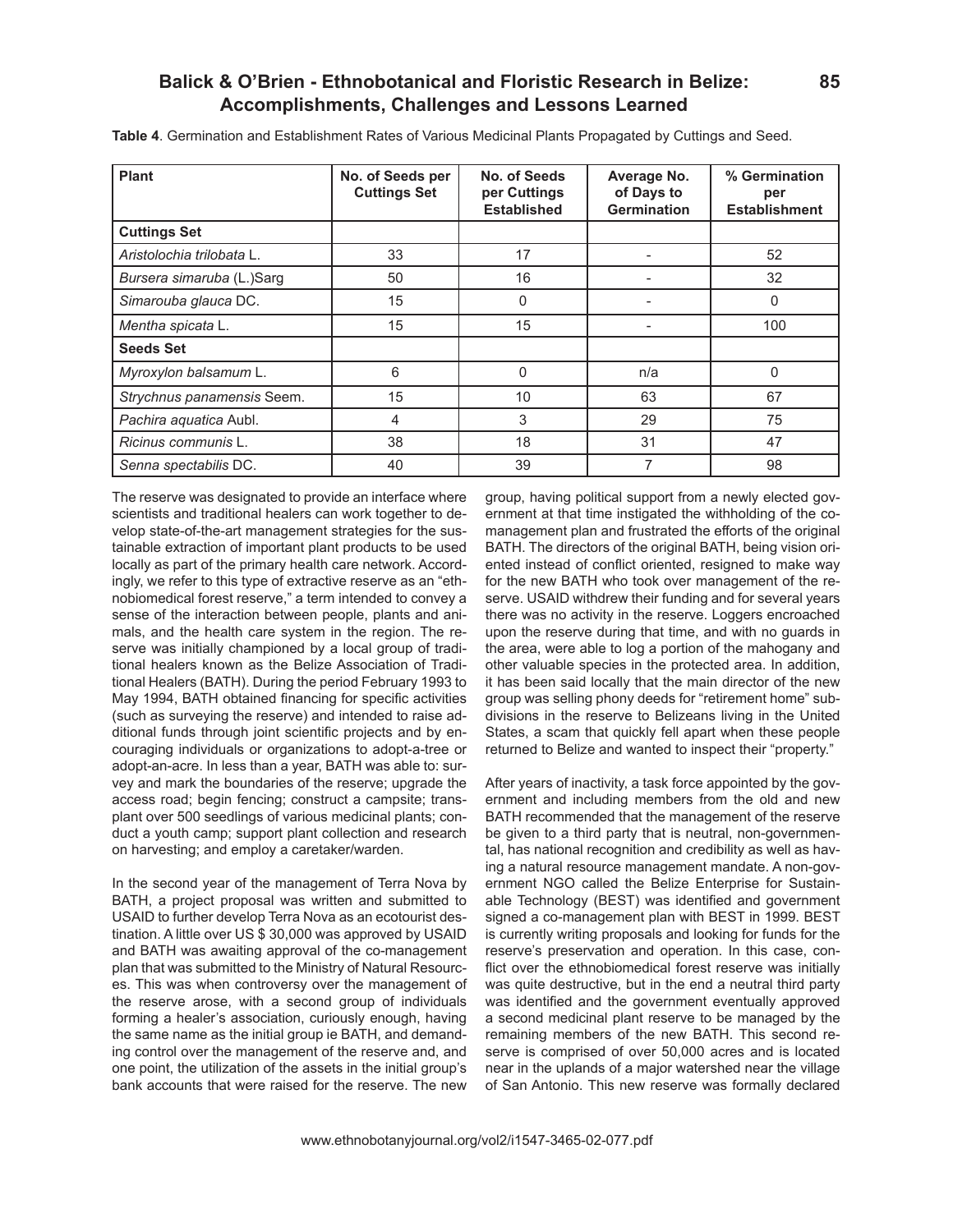in October 2000 and was established as a memorial to Don Elijio Panti, one of the elders involved in the Belize Ethnobotany Project. Demarcation and surveying of the Panti Maya reserve is now just beginning and an access road has been constructed. Despite the painful, and often comical drama associated with the establishment of the first reserve, the final result has been that about 10 times the land area is now set aside for use by traditional healers in these two reserves.

#### **Video Interviews, Documentation and Teaching Programs**

Videography was an important tool in documenting the work in this project. This aspect of the work was initially directed by Franciose Pierrot, who, working with the first author, interviewed a number of healers about their backgrounds, training, healing practices, philosophy, ambitions and goals. Around a dozen hours of interviews with six healers was edited down into a 29 minute tape, *Messages from the Gods: Conversations with Traditional Healers of Belize*. This was aired on local television, and the footage from which it was drawn deposited at various places in Belize and provided to the healer's families. We were quite pleased with the wide circulation of these tapes amongst family members of the healers. It was clear that this technology is a powerful tool in helping to develop respect for traditional practices and values, as well as for the individual healers themselves. Following this experience, we decided to produce a second video, aimed at the source of future generations of healers, children. A program was developed that included a video tape, *Diary of a Belizean Girl: Learning Herbal Wisdom from Our Elders*, for use in the middle schools of Belize. A teacher's guide, of the same name was written and published by a team led by Elysa Hammond, including Michael Balick, Charles Peters, Mee Young Choi, Don Lisowy, Glenn Phillips, Joy Runyon and Jan Stevenson. "In this 23-minute video, Bertha Waight, a teenage girl from western Belize, talks about her desire to become a traditional healer like her mother Beatrice. She travels to meet several of her country's well-known healers, including Don Elijio Panti, Mr. Percival Reynolds, Miss Hortense Robinson, Mr. Polo Romero and Dona Juana Xix—in order to learn about the medicinal properties of many forest and field plants. The healers explain the use of different herbs in their medical practice to treat illnesses such as anemia, diabetes, diarrhea and migraine." (Anon., no date) She then takes her sister to a healer for the treatment of a headache, keeping a diary of her thoughts. Finally, she discusses her dream of becoming a healer, and a western trained health professional as well, with her friends.

The collaborative efforts of those involved in the project resulted in the conduct of a strong educational program in schools, the launching of an annual youth camp and the publication of a quarterly newsletter. The educational programs in schools are conducted mostly by Ix Chel Tropical Research Foundation and the Traditional Healers Foundation. A special outreach program for primary schools begins with an annual public exhibit of useful plants, followed by classroom lectures and games and ending with a school competition focusing on "My Backyard Plants". The exhibit lasts for 5 days and over 1800 school children, mostly between the ages of 6-18, visit the display each year. The first exhibit was conducted in 1994 and has been conducted annually ever since. The school competition began in 1997 and in 2000, 6 schools participated in the program. Students are required to interview their elders and use the information to prepare an artistic manual entitled "My Backyard Plants". The competition is judged by the healers, and prizes, inclusive of television and video tape players, are awarded to the winning schools.

In 1994 the Belize Association of Traditional Healers (BATH) conducted a 7 day camp at Terra Nova medicinal plant reserve for 20 high risk urban youths. Activities included the planting of medicinal and timber trees, labeling the planted seedlings, documenting the uses of plants and exchange of stories and experiences with healers. Most of all, these high risk urban youths interacted with nature and were given an experience of life beyond city walls. As a result of the success of this first youth camp, 20-30 children between the ages of 10-14 years are now hosted annually for a one week camp at Ix Chel Farms by Ix Chel Tropical Research Foundation and the Traditional Healers Foundation.

The Traditional Healers Foundation also produces a quarterly newsletter called the "Tree of Life". This newsletter evolved from the "Plant Press" newsletter, which was first published in May 1992 by the same healers. This newsletter is free to members of the Traditional Healers Foundation, educational institutions and national government and non-government agencies in Belize. Circulation of this newsletter is over 1,000 and it is available to individuals for an annual contribution.

#### **Conclusion and Lessons Learned**

In this paper, we have described only a portion of the project that has been ongoing in Belize for over a decade. What began as a simple ethnobotanical inventory in the late 1980's has evolved into a complex, multidisciplinary and inter-institutional program aimed at better understanding the relationship between plants and people in Belize. In this final section we would like to conclude by discussing some of the lessons learned from the project.

It is now clear, based on our test of the multiple use curve in Belize, that a sample size greater than one or two collections is essential for a significant understanding of the plant resource and its use. Not only does the morphology of the plant show variation, depending on where it was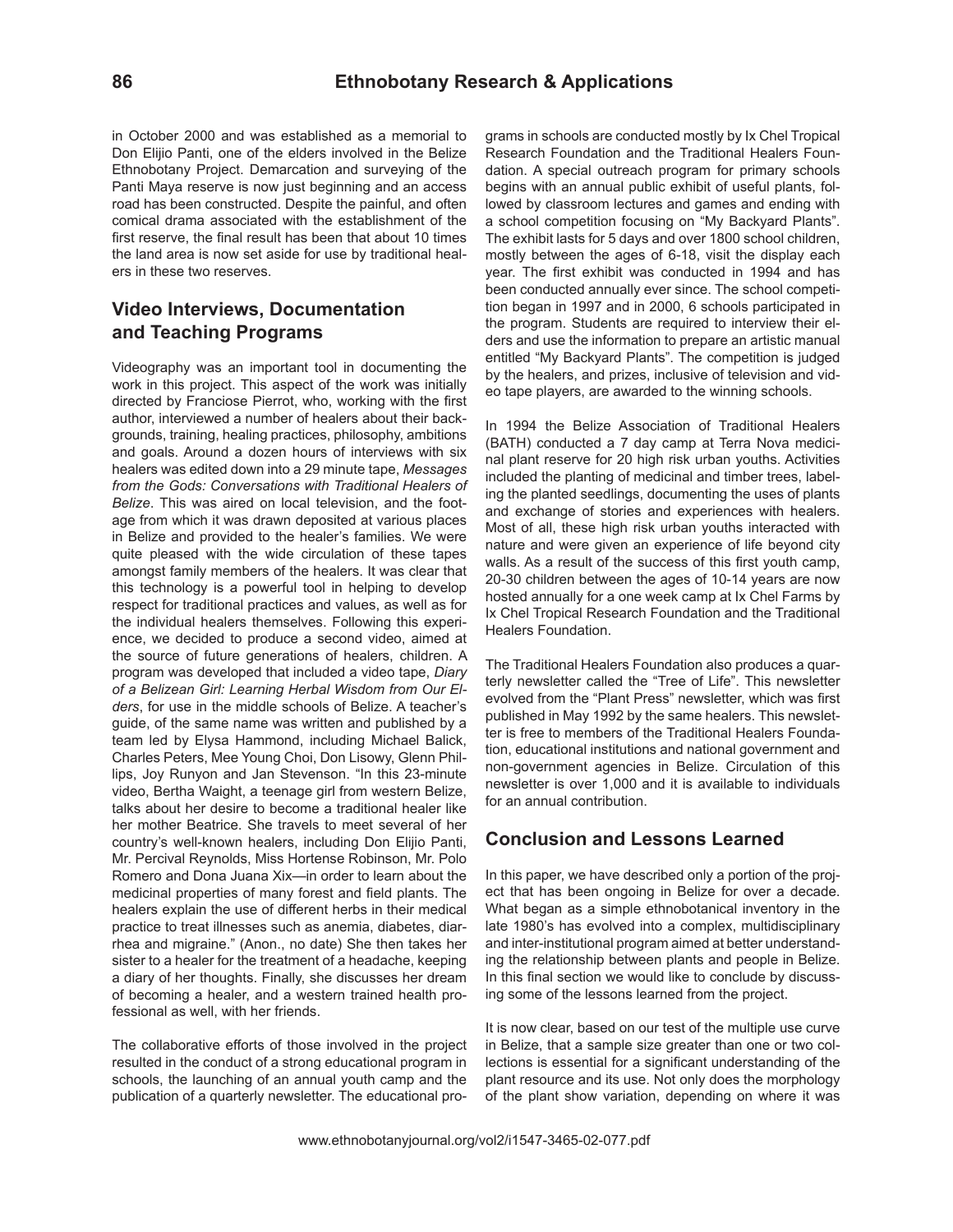collected and its life stage, but the uses can vary into the dozens, as seen in this work. While we acknowledge the difficulty of making such high numbers of collections and interviews for every taxon or cultivar included in a work of this nature, it may be useful to focus such in depth interviews on certain aspects of the project—we suspect that medicinal plants will show some of the greatest variation in use.

Traditional cultures have multifaceted ways of managing their resources, and greater attention should be paid to this topic as part of ethnobotanical studies. This is especially important as, all too often, Western models of resource management, not known to be sustainable, are suggested for resources under traditional control. In some areas of the world, local people are going back to their traditional management of biological resources, having experimented with the Western model, and are observing greater success.

It is essential to integrate activities involving both biodiversity and cultural conservation into a project structure. All too often little is left behind after the completion of a project, and ethnobotanists have a responsibility to the people they work with to ensure the continuation of some aspects of the study. For example, helping to put elders who are the endangered repositories of traditional knowledge in front of children, such as in the classroom, who might become interested in this work. In Belize, through a variety of mechanisms discussed in this paper, we have been able to make contributions to preservation and utilization in these important areas.

We have found that ethnobotanical interviews using simple hand held videos are effective in gaining a greater understanding of what people are attempting to communicate to the interviewer. Present technology allows for the acquisition of very small "mini DVD" system video cameras that can be positioned in a way so as not to disturb the flow of the conversation, at least in many cases. At the same time these materials serve as a record of the conversations and interactions, and, in our experience, a much-appreciated gift to the family of the elders we have worked with. Tragically, a few hours of videotape conversations may be one of the few tangible legacies possessed by the family of a person learned in traditional knowledge.

Despite the electronic age, books, manuals, and floras are important research outputs and project goals. We as a community seem to be fascinated by the electronic tools available to us, while at the same time forgetting that they may not be available in all circumstances to the people who might best use them—for example as a manual that could be kept on a person's shelf for ready references, in the case of a volume on primary health care. We have been told in the North that published books are headed for imminent extinction, a message that does not seem to be the case in the South.

In the initial stages of project design, it is essential to give more attention to constructing a project that is truly interdisciplinary in nature, at least if that is the goal. All too often lip service is given to the word "interdisciplinary" without realizing it is a way to bring groups together that do not even speak the same professional language, to bring different perspectives to the same question and to provide a much more scientifically valid and rigorous conclusion.

The conduct of formalized training programs for local ethnobotanists further strengthens the capacity of a country to carry out ethnobotanical work long after a project concludes. Local scientists have been sent on training internationally, and local ethnobotanists and healers received field training on the collection and preservation of herbarium and bulk specimens. The knowledge gained by these individuals has remained in-country and are already being used in local and new foreign initiatives.

To complement the formalized training programs, local institutions were assisted in developing programs and improving infrastructure. Infrastructural development, including the donation of seven herbarium cabinets to the Faculty of Agriculture and Natural Resources and the Forestry Department has allowed these two institutions to properly care for the thousands of mounted herbarium specimens that have been donated by the project. In addition, a video was produced on the experience of one apprentice participating in a program launched during the project. In this case, a teacher's guide was also produced and copies of the video and guide were distributed to numerous primary schools in Belize. The teacher's guide recommended that teachers allow students to interview their elders and produce an artistic class project booklet entitled "My Backyard Plants". This activity has now evolved into an annual school competition that is judged by local healers, and prizes (usually a TV-VCR combination) are awarded to the school that produces the best booklet.

A common trend amongst ethnobotanists is to publish scientific papers and reports and refer to the local healers who collaborated as informants. Giving healers this unknown identity is an insult to them as in most cases it is their knowledge or intellectual property that guided the research. By including traditional healers (who provided quality information for research) as co-authors or even acknowledgement using their names, both foreign and local scientists received more respect from the healers and changed, in a very small way, the 'modus operandi' of scientific relationships, including publications.

Incorporating benefit sharing as a foundation for research is probably the most important lesson learned from this project. The commitment to benefit sharing took many forms but probably the most significant was an early commitment to nine healers who provided information for the publication of the health care manual "Rainforest Remedies". As mentioned, since the launching of the book in 1993, over